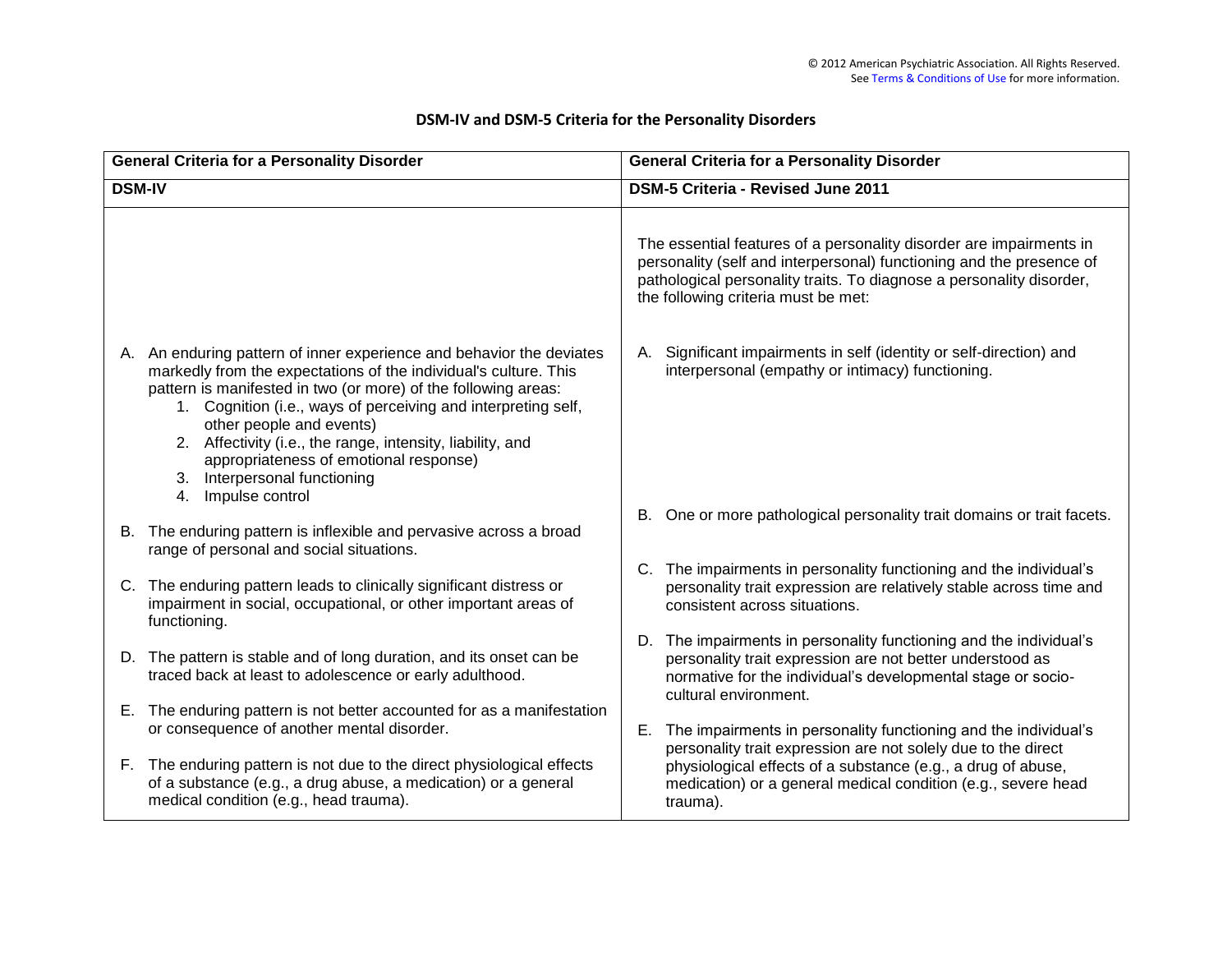|                        | <b>Antisocial Personality Disorder</b>                                                                                                                                                                               | <b>Antisocial Personality Disorder</b>                                                                                                                                                                                                                              |
|------------------------|----------------------------------------------------------------------------------------------------------------------------------------------------------------------------------------------------------------------|---------------------------------------------------------------------------------------------------------------------------------------------------------------------------------------------------------------------------------------------------------------------|
| <b>DSM-IV Criteria</b> |                                                                                                                                                                                                                      | DSM-5 Criteria - Revised April 2012                                                                                                                                                                                                                                 |
|                        |                                                                                                                                                                                                                      | The essential features of a personality disorder are impairments in<br>personality (self and interpersonal) functioning and the presence of<br>pathological personality traits. To diagnose antisocial personality<br>disorder, the following criteria must be met: |
| another.               | A. There is a pervasive pattern of disregard for and violation of the<br>rights of others occurring since age 15 years, as indicated by three<br>(or more) of the following: having hurt, mistreated, or stolen from | A. Significant impairments in personality functioning manifest by:<br>Impairments in self functioning (a or b):<br>1.                                                                                                                                               |
|                        | 1. Failure to conform to social norms with respect to lawful<br>behaviors as indicated by repeatedly performing acts that<br>are grounds for arrest.                                                                 | a. Identity: Ego-centrism; self-esteem derived from<br>personal gain, power, or pleasure.                                                                                                                                                                           |
| 2.                     | Deceitfulness, as indicated by repeated lying, use of aliases,<br>or conning others for personal profit or pleasure.                                                                                                 | b. Self-direction: Goal-setting based on personal<br>gratification; absence of prosocial internal<br>standards associated with failure to conform to<br>lawful or culturally normative ethical behavior.                                                            |
|                        |                                                                                                                                                                                                                      | <b>AND</b>                                                                                                                                                                                                                                                          |
| 3.                     | Impulsivity or failure to plan ahead.                                                                                                                                                                                | Impairments in interpersonal functioning (a or b):<br>2.                                                                                                                                                                                                            |
|                        | 4. Irritability and aggressiveness, as indicated by repeated<br>physical fights or assaults.                                                                                                                         | a. Empathy: Lack of concern for feelings, needs, or<br>suffering of others; lack of remorse after hurting or                                                                                                                                                        |
| 5.                     | Reckless disregard for safety of self or others.                                                                                                                                                                     | mistreating another.                                                                                                                                                                                                                                                |
| 6.                     | Consistent irresponsibility, as indicated by repeated failure<br>to sustain consistent work behavior or honor financial<br>obligations.                                                                              | b. Intimacy: Incapacity for mutually intimate<br>relationships, as exploitation is a primary means of<br>relating to others, including by deceit and coercion;<br>use of dominance or intimidation to control others.                                               |
|                        | 7. Lack of remorse, as indicated by being indifferent to or<br>rationalizing.                                                                                                                                        |                                                                                                                                                                                                                                                                     |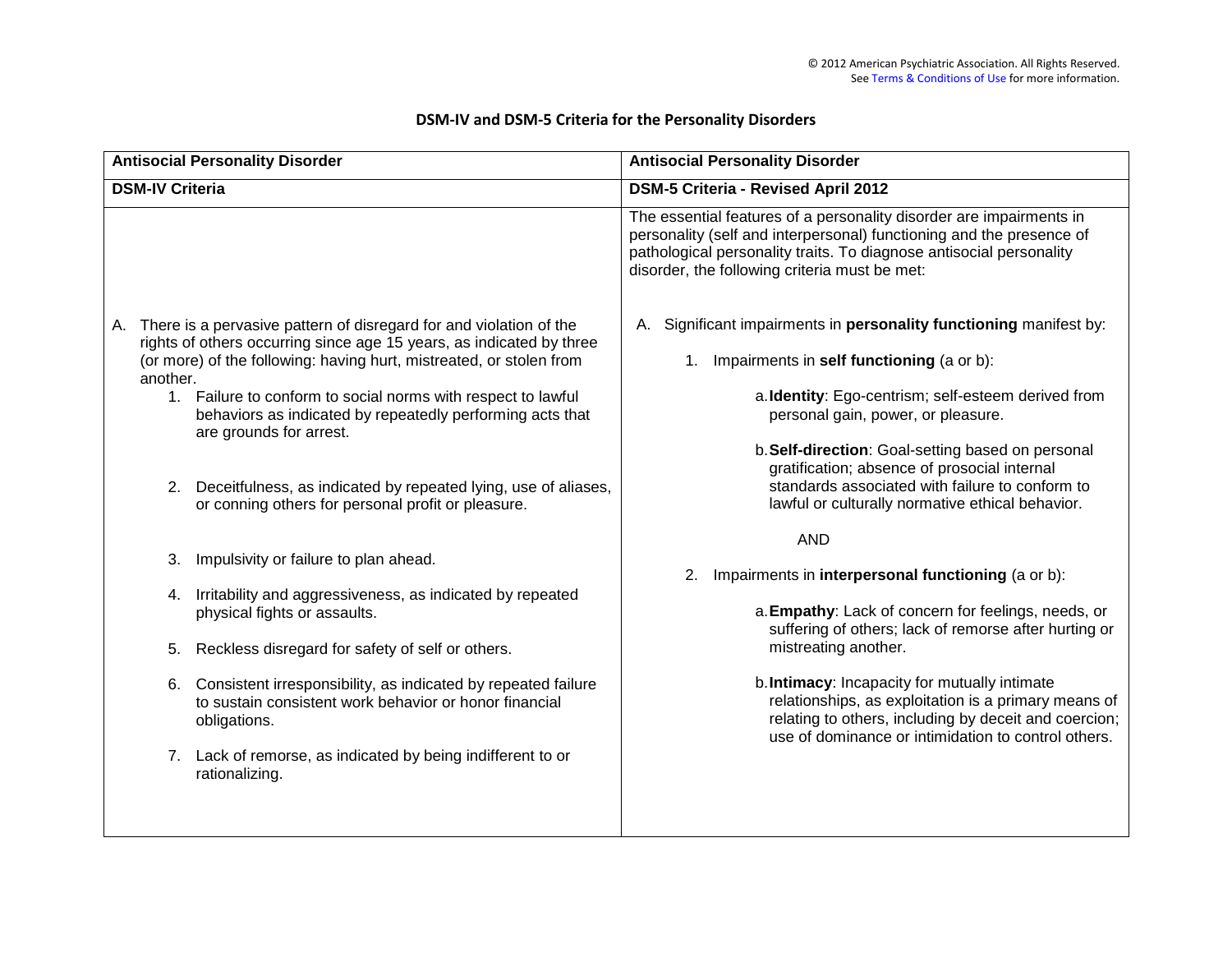|    | B. The individual is at least age 18 years.                                                                        |    | B. Pathological personality traits in the following domains:                                                                                                                                                         |
|----|--------------------------------------------------------------------------------------------------------------------|----|----------------------------------------------------------------------------------------------------------------------------------------------------------------------------------------------------------------------|
|    | C. There is evidence of Conduct Disorder with onset before age 15                                                  | 1. | Antagonism, characterized by:                                                                                                                                                                                        |
|    | years.                                                                                                             |    | a. Manipulativeness: Frequent use of subterfuge to<br>influence or control others; use of seduction,                                                                                                                 |
| D. | The occurrence of antisocial behavior is not exclusively during the<br>course of Schizophrenia or a Manic Episode. |    | charm, glibness, or ingratiation to achieve one's<br>ends.                                                                                                                                                           |
|    |                                                                                                                    |    | b. Deceitfulness: Dishonesty and fraudulence;<br>misrepresentation of self; embellishment or<br>fabrication when relating events.                                                                                    |
|    |                                                                                                                    |    | c. Callousness: Lack of concern for feelings or<br>problems of others; lack of guilt or remorse about<br>the negative or harmful effects of one's actions on<br>others; aggression; sadism.                          |
|    |                                                                                                                    |    | d. Hostility: Persistent or frequent angry feelings;<br>anger or irritability in response to minor slights and<br>insults; mean, nasty, or vengeful behavior.                                                        |
|    |                                                                                                                    | 2. | Disinhibition, characterized by:                                                                                                                                                                                     |
|    |                                                                                                                    |    | a. Irresponsibility: Disregard for - and failure to<br>honor - financial and other obligations or<br>commitments; lack of respect for - and lack of<br>follow through on - agreements and promises.                  |
|    |                                                                                                                    |    | b. Impulsivity: Acting on the spur of the moment in<br>response to immediate stimuli; acting on a<br>momentary basis without a plan or consideration<br>of outcomes; difficulty establishing and following<br>plans. |
|    |                                                                                                                    |    | c. Risk taking: Engagement in dangerous, risky, and<br>potentially self-damaging activities, unnecessarily<br>and without regard for consequences; boredom<br>proneness and thoughtless initiation of activities to  |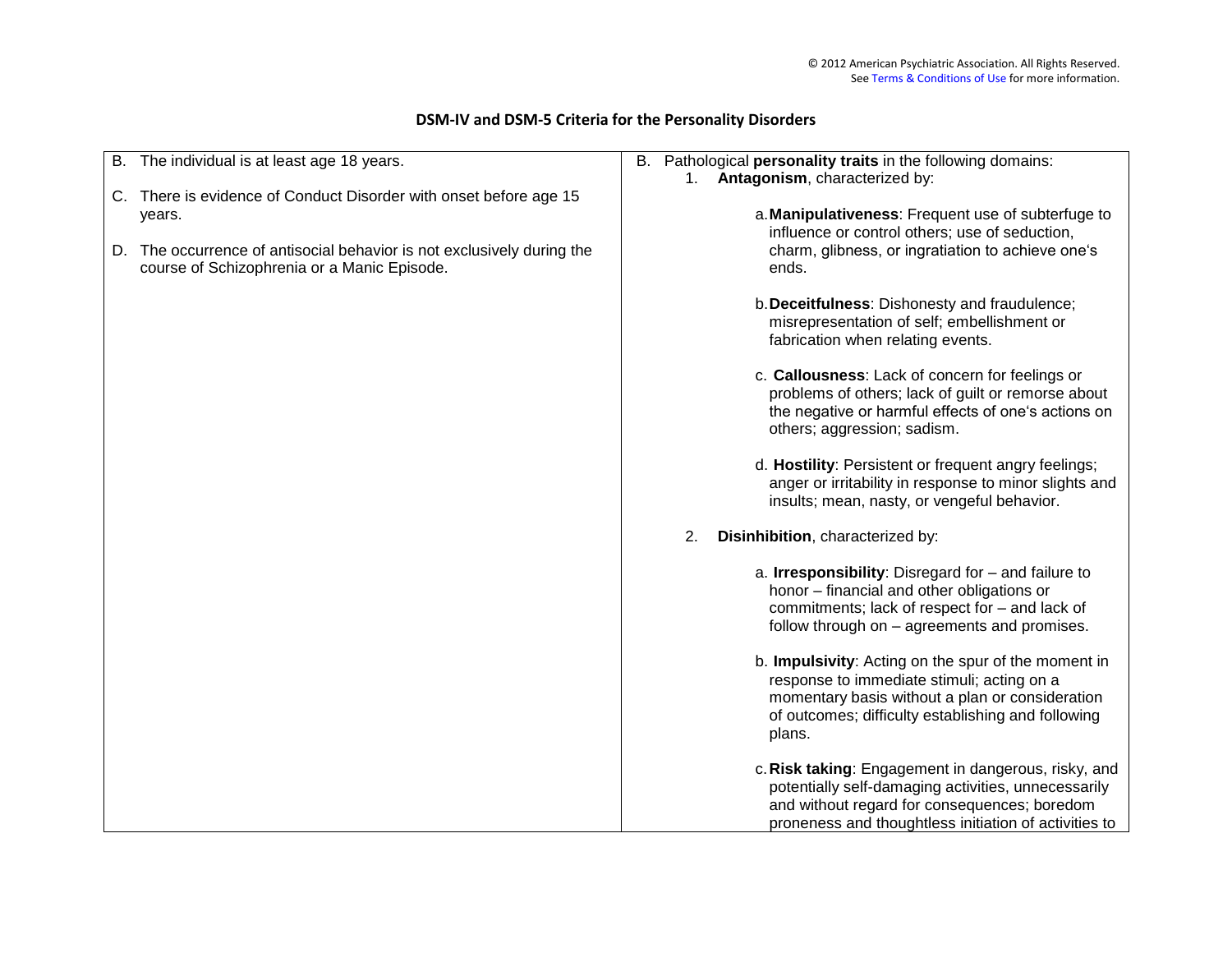|                                                                                                                                                                                                                                                | counter boredom; lack of concern for one's<br>limitations and denial of the reality of personal<br>danger                                                                                                                                                                               |
|------------------------------------------------------------------------------------------------------------------------------------------------------------------------------------------------------------------------------------------------|-----------------------------------------------------------------------------------------------------------------------------------------------------------------------------------------------------------------------------------------------------------------------------------------|
|                                                                                                                                                                                                                                                | C. The impairments in personality functioning and the individual's<br>personality trait expression are relatively stable across time and<br>consistent across situations.                                                                                                               |
|                                                                                                                                                                                                                                                | D. The impairments in personality functioning and the individual's<br>personality trait expression are not better understood as<br>normative for the individual's developmental stage or socio-<br>cultural environment.                                                                |
|                                                                                                                                                                                                                                                | E. The impairments in personality functioning and the individual's<br>personality trait expression are not solely due to the direct<br>physiological effects of a substance (e.g., a drug of abuse,<br>medication) or a general medical condition (e.g., severe head<br>trauma).        |
|                                                                                                                                                                                                                                                | F. The individual is at least age 18 years.                                                                                                                                                                                                                                             |
| <b>Avoidant Personality Disorder</b>                                                                                                                                                                                                           | <b>Avoidant Personality Disorder</b>                                                                                                                                                                                                                                                    |
| <b>DSM-IV Criteria</b>                                                                                                                                                                                                                         | DSM-5 Criteria - Revised June 2011                                                                                                                                                                                                                                                      |
|                                                                                                                                                                                                                                                | The essential features of a personality disorder are impairments in<br>personality (self and interpersonal) functioning and the presence of<br>pathological personality traits. To diagnose avoidant personality<br>disorder, the following criteria must be met:                       |
| A. A pervasive pattern of social inhibition, feelings of inadequacy, and<br>hypersensitivity to negative evaluation, beginning by early adulthood<br>and present in a variety of contexts, as indicated by four (or more) of<br>the following: | A. Significant impairments in personality functioning manifest by:<br>1. Impairments in self functioning (a or b):<br>a. Identity: Low self-esteem associated with self-appraisal<br>socially inept, personally unappealing, or inferior;<br>excessive feelings of shame or inadequacy. |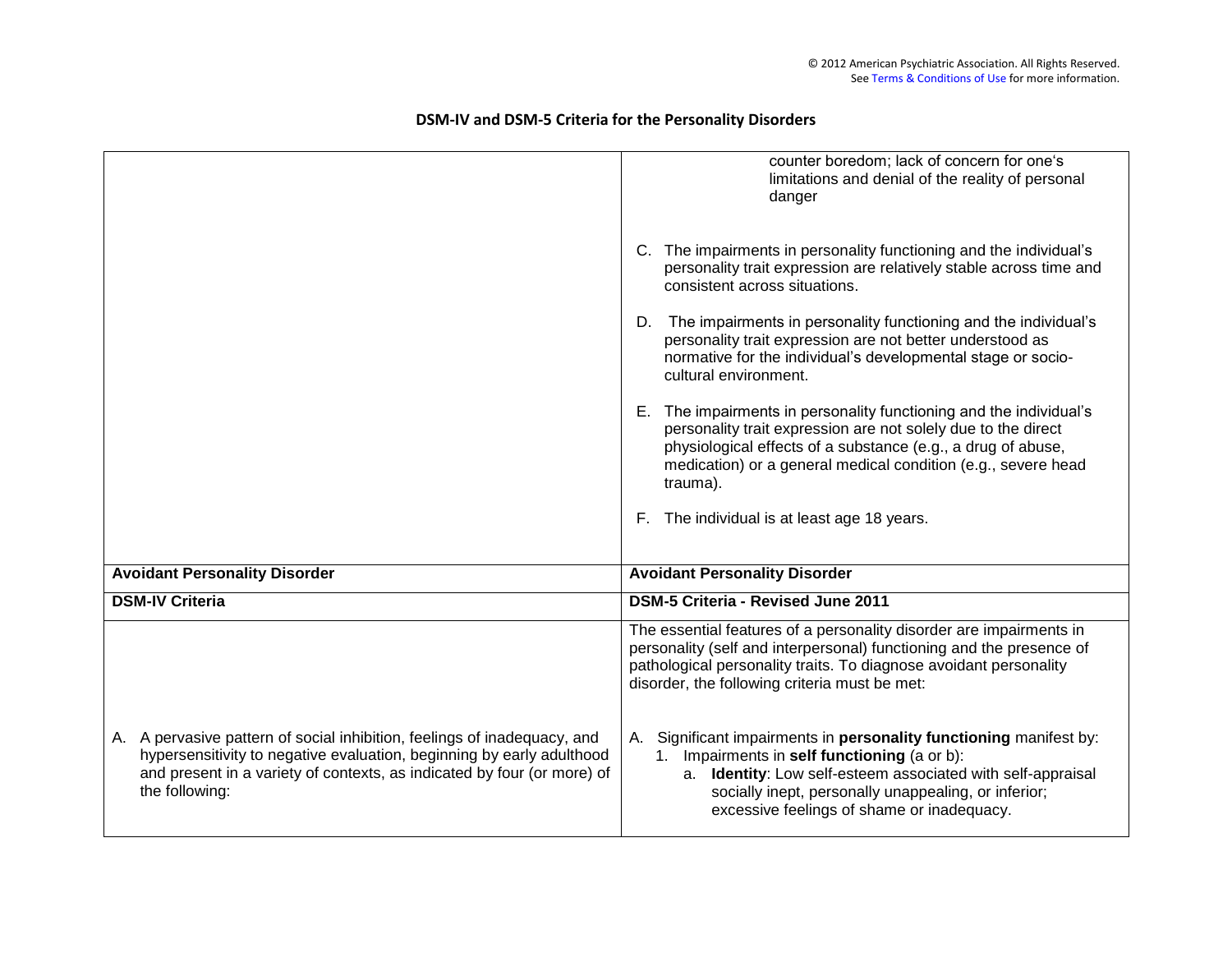| 2. | Avoids occupational activities that involve significant<br>interpersonal contact, because of fears of criticism, disapproval,<br>or rejection.<br>Is unwilling to get involved with people unless certain of being |  |    |                                                                                                                                      | <b>Self-direction: Unrealistic standards for behavior</b><br>b <sub>1</sub><br>associated with reluctance to pursue goals, take personal<br>risks, or engage in new activities involving interpersonal<br>contact. |
|----|--------------------------------------------------------------------------------------------------------------------------------------------------------------------------------------------------------------------|--|----|--------------------------------------------------------------------------------------------------------------------------------------|--------------------------------------------------------------------------------------------------------------------------------------------------------------------------------------------------------------------|
|    | liked.                                                                                                                                                                                                             |  |    |                                                                                                                                      | <b>AND</b>                                                                                                                                                                                                         |
| 3. | Shows restraint within intimate relationships because of the fear<br>of being shamed or ridiculed.                                                                                                                 |  | 2. |                                                                                                                                      | Impairments in interpersonal functioning (a or b):<br>Empathy: Preoccupation with, and sensitivity to, criticism<br>a.<br>or rejection, associated with distorted inference of others'                             |
| 4. | Is preoccupied with being criticized or rejected in social<br>situations.                                                                                                                                          |  |    |                                                                                                                                      | perspectives as negative.<br>Intimacy: Reluctance to get involved with people unless<br>b.                                                                                                                         |
| 5. | Is inhibited in new interpersonal situations because of feelings of<br>inadequacy.                                                                                                                                 |  |    | being certain of being liked; diminished mutuality within<br>intimate relationships because of fear of being shamed or<br>ridiculed. |                                                                                                                                                                                                                    |
|    | 6. Views self as socially inept, personally unappealing, or inferior to<br>others.                                                                                                                                 |  |    | B. Pathological personality traits in the following domains:<br>1. Detachment, characterized by:                                     |                                                                                                                                                                                                                    |
| 7. | Is unusually reluctant to take personal risks or to engage in any<br>new activities because they may prove embarrassing.                                                                                           |  |    |                                                                                                                                      | a. Withdrawal: Reticence in social situations; avoidance of<br>social contacts and activity; lack of initiation of social<br>contact.                                                                              |
|    |                                                                                                                                                                                                                    |  |    |                                                                                                                                      | b. Intimacy avoidance: Avoidance of close or romantic<br>relationships, interpersonal attachments, and intimate<br>sexual relationships.                                                                           |
|    |                                                                                                                                                                                                                    |  |    |                                                                                                                                      | c. Anhedonia: Lack of enjoyment from, engagement in, or<br>energy for life's experiences; deficits in the capacity to feel<br>pleasure or take interest in things.                                                 |
|    |                                                                                                                                                                                                                    |  |    |                                                                                                                                      |                                                                                                                                                                                                                    |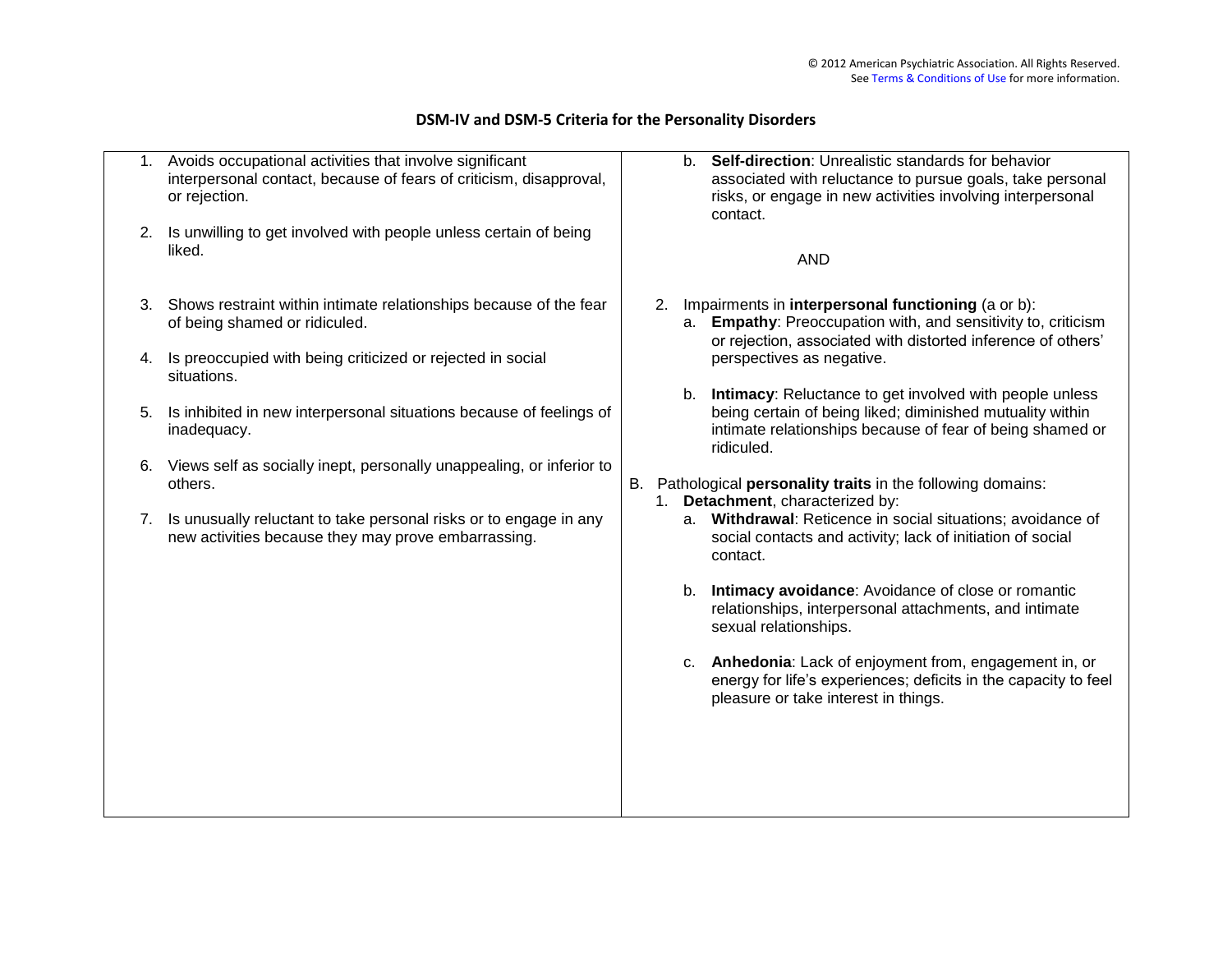# 2. **Negative Affectivity**, characterized by: a. **Anxiousness**: Intense feelings of nervousness, tenseness, or panic, often in reaction to social situations; worry about the negative effects of past unpleasant experiences and future negative possibilities; feeling fearful, apprehensive, or threatened by uncertainty; fears of embarrassment. C. The impairments in personality functioning and the individual"s personality trait expression are relatively stable across time and consistent across situations. D. The impairments in personality functioning and the individual's personality trait expression are not better understood as normative for the individual"s developmental stage or socio-cultural environment. E. The impairments in personality functioning and the individual"s personality trait expression are not solely due to the direct physiological effects of a substance (e.g., a drug of abuse, medication) or a general medical condition (e.g., severe head trauma). **Borderline Personality Disorder Borderline Personality Disorder DSM-IV Criteria DSM-5 Criteria - Revised June 2011** A. A pervasive pattern of instability of interpersonal relationships, selfimage, and affects, and marked impulsivity beginning by early adulthood and present in a variety of contexts, as indicated by five The essential features of a personality disorder are impairments in personality (self and interpersonal) functioning and the presence of pathological personality traits. To diagnose borderline personality disorder, the following criteria must be met: A. Significant impairments in **personality functioning** manifest by: 1. Impairments in **self functioning** (a or b): a. **Identity**: Markedly impoverished, poorly developed, or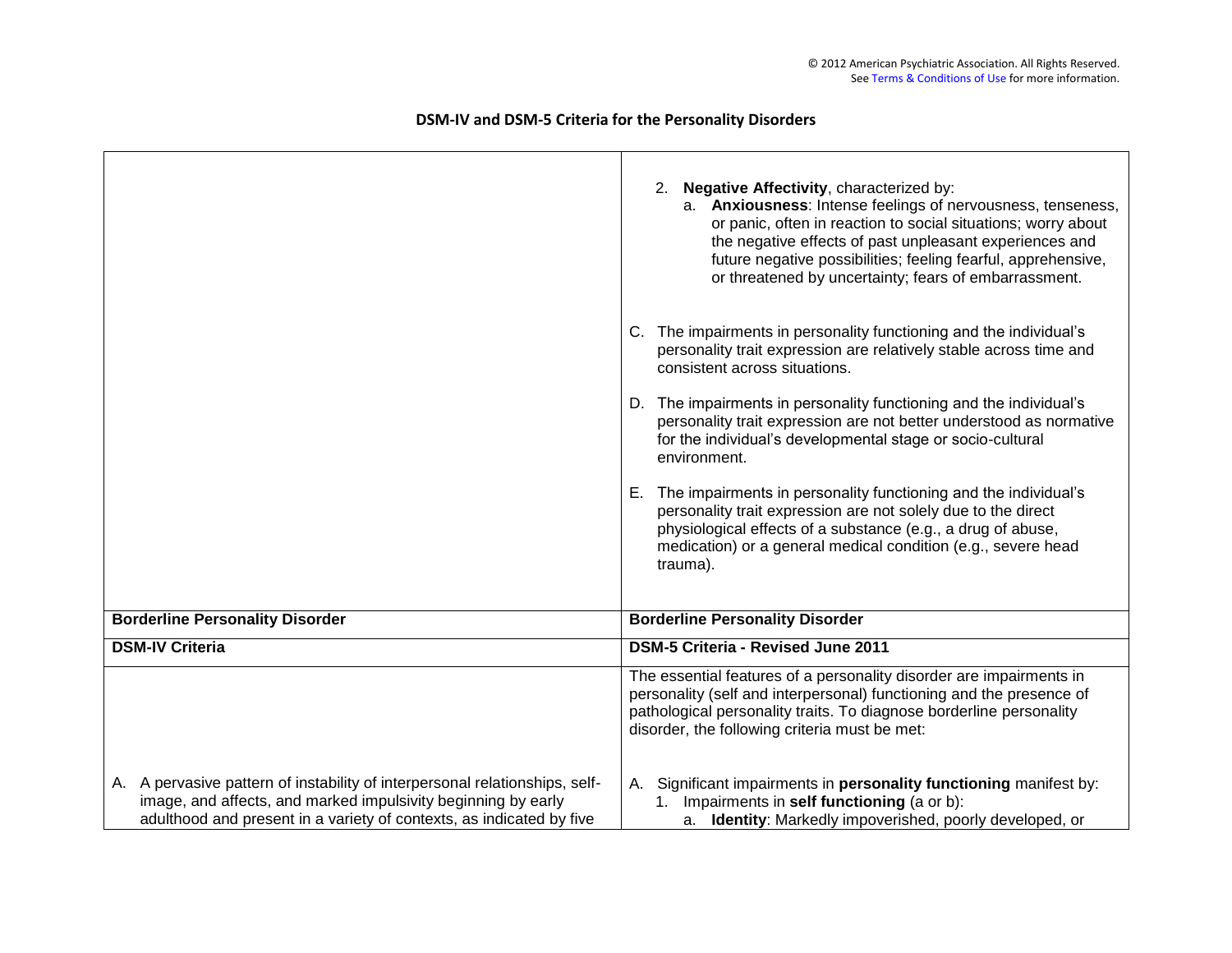(or more) of the following:

- 1. Frantic efforts to avoid real or imagined abandonment. Note: Do not include suicidal or self-mutilating behavior covered in Criterion 5.
- 2. A pattern of unstable and intense interpersonal relationships characterized by alternating between extremes of idealization and devaluation.
- 3. Identity disturbance: markedly and persistently unstable self image or sense of self.
- 4. Impulsivity in at least two areas that are potentially selfdamaging (e.g., spending, sex, substance abuse, reckless driving, binge eating). Note: Do not include suicidal or selfmutilating behavior covered in Criterion 5.
- 5. Recurrent suicidal behavior, gestures, or threats, or selfmutilating behavior.
- 6. Affective instability due to a marked reactivity of mood (e.g., intense episodic dysphoria, irritability, or anxiety usually lasting a few hours and only rarely more than a few days).
- 7. Chronic feelings of emptiness.
- 8. Inappropriate, intense anger or difficulty controlling anger (e.g., frequent displays of temper, constant anger, recurrent physical fights).
- 9. Transient, stress-related paranoid ideation or severe dissociative symptoms.

unstable self-image, often associated with excessive selfcriticism; chronic feelings of emptiness; dissociative states under stress.

b. **Self-direction**: Instability in goals, aspirations, values, or career plans.

AND

- 2. Impairments in **interpersonal functioning** (a or b):
	- a. **Empathy**: Compromised ability to recognize the feelings and needs of others associated with interpersonal hypersensitivity (i.e., prone to feel slighted or insulted); perceptions of others selectively biased toward negative attributes or vulnerabilities.
	- b. **Intimacy**: Intense, unstable, and conflicted close relationships, marked by mistrust, neediness, and anxious preoccupation with real or imagined abandonment; close relationships often viewed in extremes of idealization and devaluation and alternating between over involvement and withdrawal.
- B. Pathological **personality traits** in the following domains:
	- 1. **Negative Affectivity**, characterized by:
		- a. **Emotional liability**: Unstable emotional experiences and frequent mood changes; emotions that are easily aroused, intense, and/or out of proportion to events and circumstances.
		- b. **Anxiousness**: Intense feelings of nervousness, tenseness, or panic, often in reaction to interpersonal stresses; worry about the negative effects of past unpleasant experiences and future negative possibilities; feeling fearful, apprehensive, or threatened by uncertainty; fears of falling apart or losing control.
		- c. **Separation insecurity**: Fears of rejection by and/or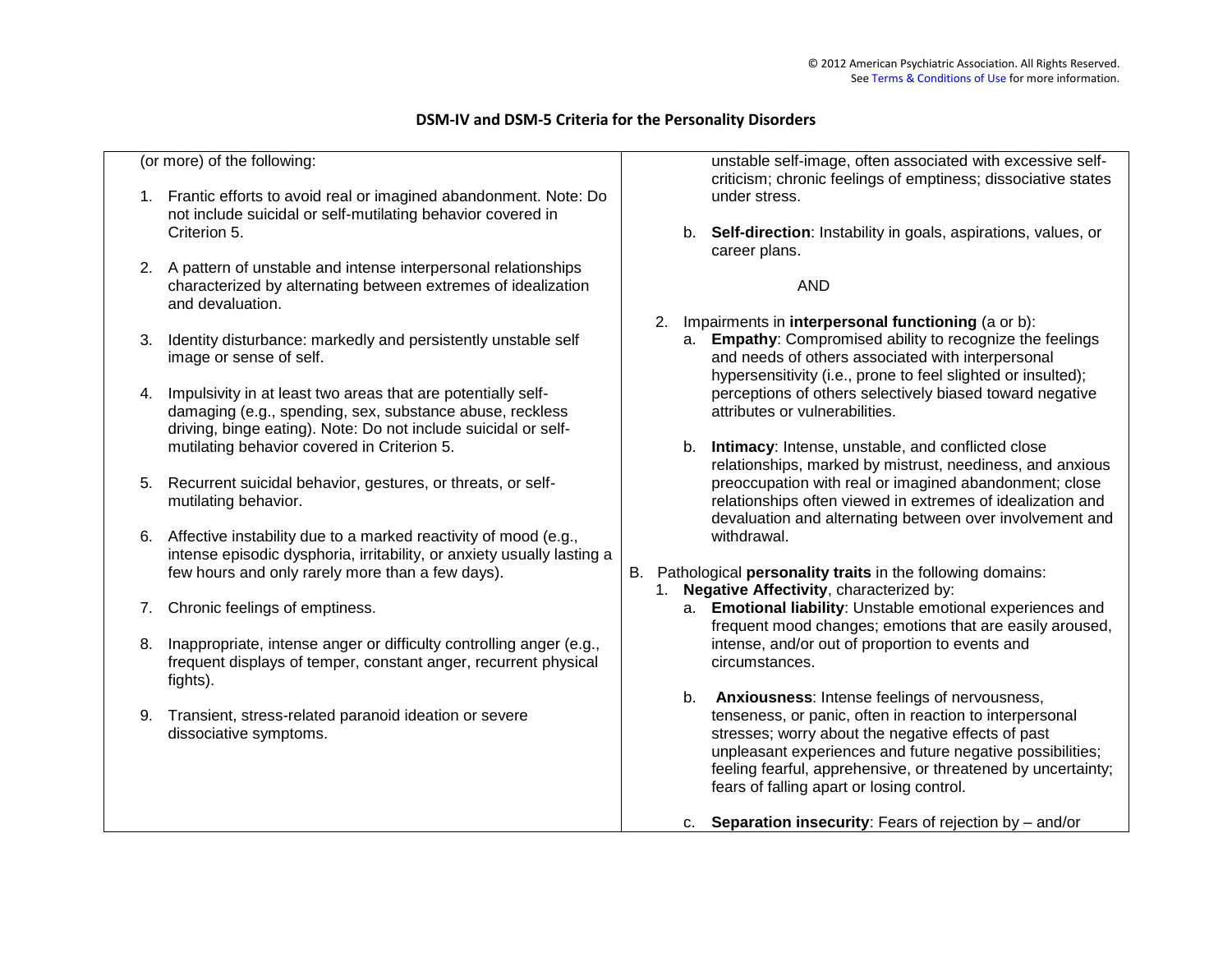# separation from – significant others, associated with fears of excessive dependency and complete loss of autonomy. d. **Depressivity**: Frequent feelings of being down, miserable, and/or hopeless; difficulty recovering from such moods; pessimism about the future; pervasive shame; feeling of inferior self-worth; thoughts of suicide and suicidal behavior. 2. **Disinhibition**, characterized by: a. **Impulsivity**: Acting on the spur of the moment in response to immediate stimuli; acting on a momentary basis without a plan or consideration of outcomes; difficulty establishing or following plans; a sense of urgency and self-harming behavior under emotional distress. b. **Risk taking**: Engagement in dangerous, risky, and potentially self-damaging activities, unnecessarily and without regard to consequences; lack of concern for one's limitations and denial of the reality of personal danger. 3. **Antagonism**, characterized by: a. **Hostility**: Persistent or frequent angry feelings; anger or irritability in response to minor slights and insults. C. The impairments in personality functioning and the individual"s personality trait expression are relatively stable across time and consistent across situations. D. The impairments in personality functioning and the individual's personality trait expression are not better understood as normative for the individual"s developmental stage or socio-cultural environment. E. The impairments in personality functioning and the individual"s personality trait expression are not solely due to the direct physiological effects of a substance (e.g., a drug of abuse, medication) or a general medical condition (e.g., severe head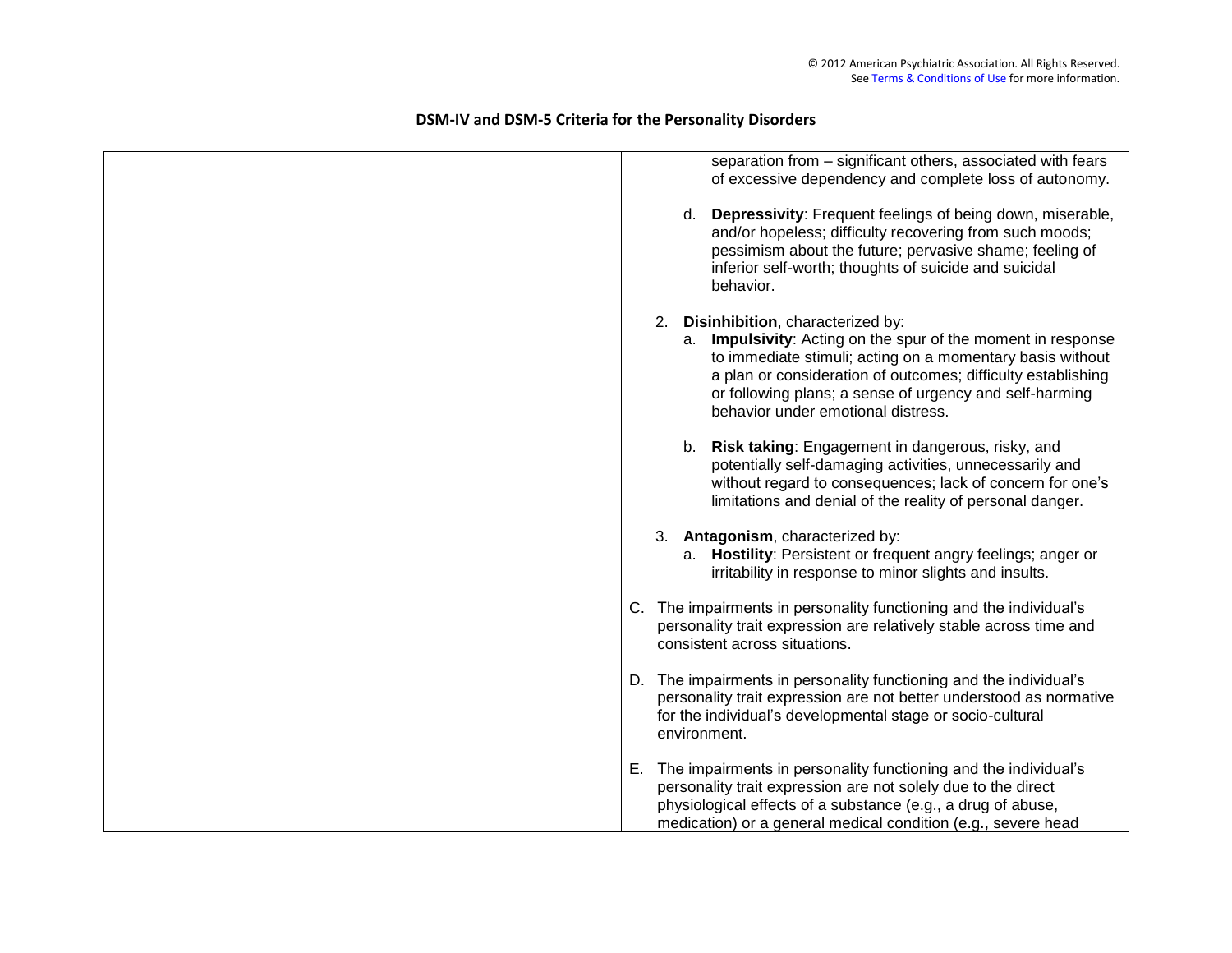|                                                                                                                                                                           | trauma).                                                                                                                                                                                                                                                              |  |  |  |  |  |
|---------------------------------------------------------------------------------------------------------------------------------------------------------------------------|-----------------------------------------------------------------------------------------------------------------------------------------------------------------------------------------------------------------------------------------------------------------------|--|--|--|--|--|
| <b>Narcissistic Personality Disorder</b>                                                                                                                                  | <b>Narcissistic Personality Disorder</b>                                                                                                                                                                                                                              |  |  |  |  |  |
| <b>DSM-IV Criteria</b>                                                                                                                                                    | <b>DSM-5 Criteria - Revised June 2011</b>                                                                                                                                                                                                                             |  |  |  |  |  |
| A. A pervasive pattern of grandiosity (in fantasy or behavior), need for                                                                                                  | The essential features of a personality disorder are impairments in<br>personality (self and interpersonal) functioning and the presence of<br>pathological personality traits. To diagnose narcissistic personality<br>disorder, the following criteria must be met: |  |  |  |  |  |
| admiration, and lack of empathy, beginning by early adulthood and<br>present in a variety of contexts, as indicated by five (or more) of the<br>following:                | A. Significant impairments in <b>personality functioning</b> manifest by:<br>1. Impairments in self functioning (a or b):<br>a. Identity: Excessive reference to others for self-definition<br>and self-esteem regulation; exaggerated self-appraisal                 |  |  |  |  |  |
| 1. Has a grandiose sense of self-importance (e.g., exaggerates<br>achievements and talents, expects to be recognized as superior<br>without commensurate achievements).   | may be inflated or deflated, or vacillate between extremes;<br>emotional regulation mirrors fluctuations in self-esteem.<br>b. Self-direction: Goal-setting is based on gaining approval                                                                              |  |  |  |  |  |
| 2. Is preoccupied with fantasies of unlimited success, power,<br>brilliance, beauty, or ideal love.                                                                       | from others; personal standards are unreasonably high in<br>order to see oneself as exceptional, or too low based on a<br>sense of entitlement; often unaware of own motivations.                                                                                     |  |  |  |  |  |
| 3. Believes that he or she is "special" and unique and can only be<br>understood by, or should associate with, other special or high-<br>status people (or institutions). | <b>AND</b><br>2. Impairments in interpersonal functioning (a or b):                                                                                                                                                                                                   |  |  |  |  |  |
| Requires excessive admiration.<br>4.                                                                                                                                      | a. Empathy: Impaired ability to recognize or identify with the<br>feelings and needs of others; excessively attuned to                                                                                                                                                |  |  |  |  |  |
| Has a sense of entitlement, i.e., unreasonable expectations of<br>5.<br>especially favorable treatment or automatic compliance with his<br>or her expectations.           | reactions of others, but only if perceived as relevant to self;<br>over- or underestimate of own effect on others.                                                                                                                                                    |  |  |  |  |  |
| Is interpersonally exploitative, i.e., takes advantage of others to<br>6.<br>achieve his or her own ends.                                                                 | b. Intimacy: Relationships largely superficial and exist to<br>serve self-esteem regulation; mutuality constrained by little<br>genuine interest in others' experiences and predominance<br>of a need for personal gain                                               |  |  |  |  |  |
| 7. Lacks empathy: is unwilling to recognize or identify with the<br>feelings and needs of others.                                                                         | B. Pathological personality traits in the following domain:<br>1. Antagonism, characterized by:<br>a. Grandiosity: Feelings of entitlement, either overt or covert;                                                                                                   |  |  |  |  |  |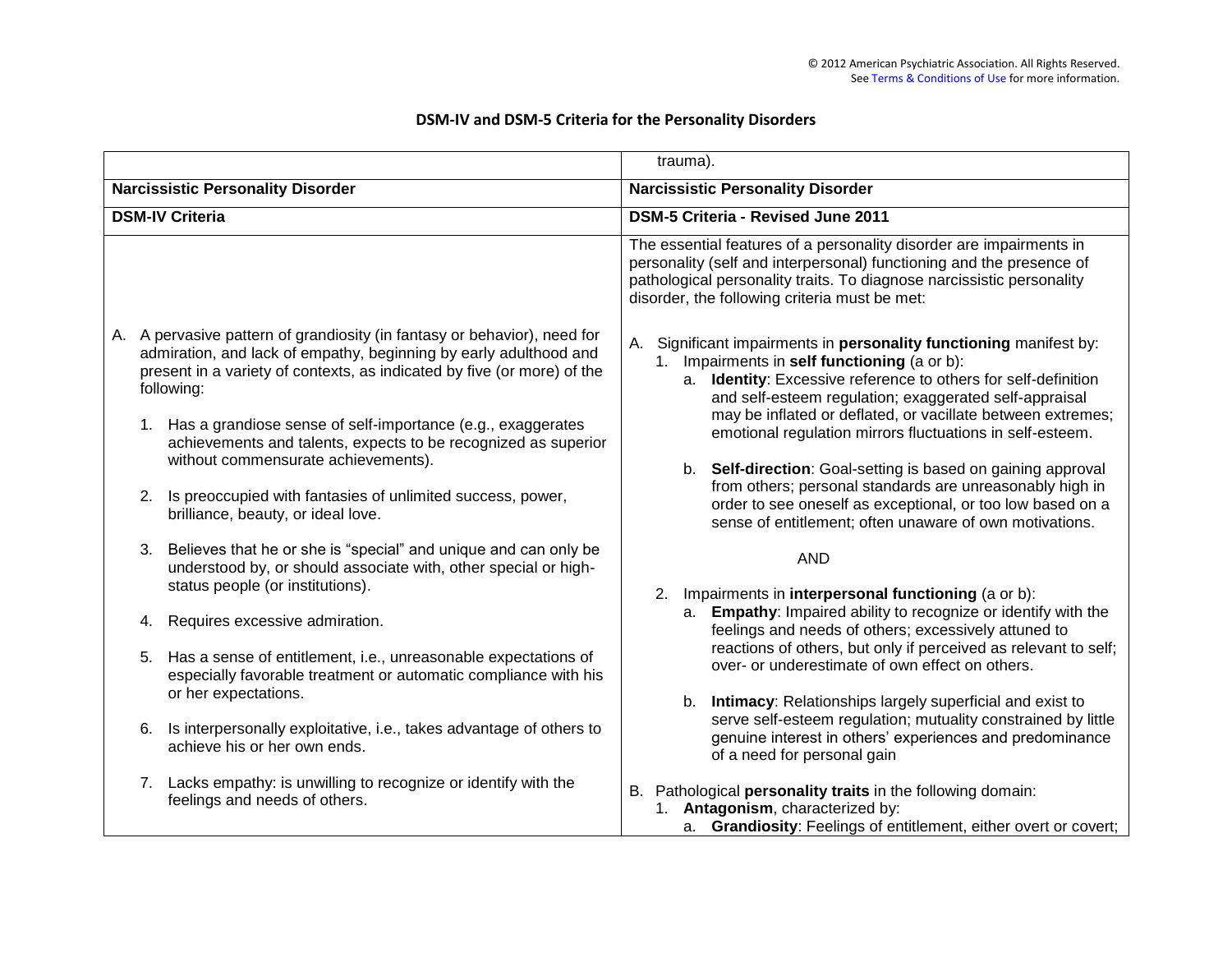| Is often envious of others or believes that others are envious of<br>8.<br>him or her.                                                                                                                                                                                                    | self-centeredness; firmly holding to the belief that one is<br>better than others; condescending toward others.                                                                                                                                                                     |
|-------------------------------------------------------------------------------------------------------------------------------------------------------------------------------------------------------------------------------------------------------------------------------------------|-------------------------------------------------------------------------------------------------------------------------------------------------------------------------------------------------------------------------------------------------------------------------------------|
| Shows arrogant, haughty behaviors or attitudes.<br>9.                                                                                                                                                                                                                                     | b. Attention seeking: Excessive attempts to attract and be<br>the focus of the attention of others; admiration seeking.                                                                                                                                                             |
|                                                                                                                                                                                                                                                                                           | C. The impairments in personality functioning and the individual's<br>personality trait expression are relatively stable across time and<br>consistent across situations.                                                                                                           |
|                                                                                                                                                                                                                                                                                           | D. The impairments in personality functioning and the individual's<br>personality trait expression are not better understood as normative<br>for the individual's developmental stage or socio-cultural<br>environment.                                                             |
|                                                                                                                                                                                                                                                                                           | The impairments in personality functioning and the individual's<br>Е.<br>personality trait expression are not solely due to the direct<br>physiological effects of a substance (e.g., a drug of abuse,<br>medication) or a general medical condition (e.g., severe head<br>trauma). |
| <b>Obsessive-Compulsive Personality Disorder</b>                                                                                                                                                                                                                                          | <b>Obsessive-Compulsive Personality Disorder</b>                                                                                                                                                                                                                                    |
| <b>DSM-IV Criteria</b>                                                                                                                                                                                                                                                                    | DSM-5 Criteria - Revised June 2011                                                                                                                                                                                                                                                  |
|                                                                                                                                                                                                                                                                                           | The essential features of a personality disorder are impairments in<br>personality (self and interpersonal) functioning and the presence of<br>pathological personality traits. To diagnose obsessive-compulsive<br>personality disorder, the following criteria must be met:       |
| A. A pervasive pattern of preoccupation with orderliness, perfectionism,<br>and mental and interpersonal control, at the expense of flexibility,<br>openness, and efficiency, beginning by early adulthood and present<br>in a variety of contexts, as indicated by four (or more) of the | A. Significant impairments in personality functioning manifest by:<br>1. Impairments in self functioning (a or b):<br>a. Identity: Sense of self derived predominantly from work or<br>productivity; constricted experience and expression of                                       |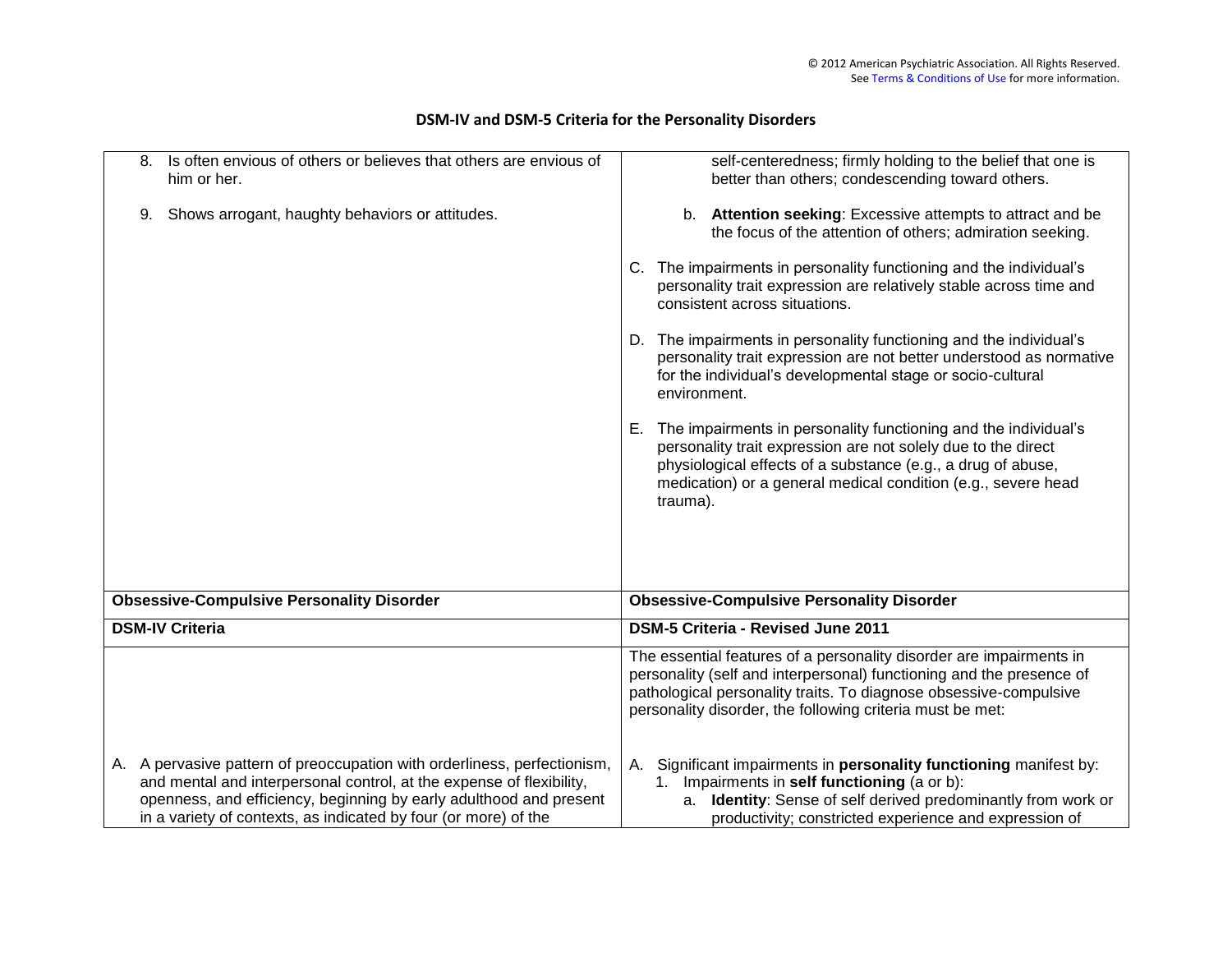|    | following:                                                                                                                                                            |    | strong emotions.                                                                                                                                                                                                                                                                                                                    |
|----|-----------------------------------------------------------------------------------------------------------------------------------------------------------------------|----|-------------------------------------------------------------------------------------------------------------------------------------------------------------------------------------------------------------------------------------------------------------------------------------------------------------------------------------|
|    | Is preoccupied with details, rules, lists, order, organization, or<br>schedules to the extent that the major point of the activity is lost.                           |    | b. Self-direction: Difficulty completing tasks and realizing<br>goals associated with rigid and unreasonably high and<br>inflexible internal standards of behavior; overly                                                                                                                                                          |
|    | 2. Shows perfectionism that interferes with task completion (e.g., is<br>unable to complete a project because his or her own overly strict<br>standards are not met). |    | conscientious and moralistic attitudes.<br><b>AND</b>                                                                                                                                                                                                                                                                               |
| 3. | Is excessively devoted to work and productivity to the exclusion<br>of leisure activities and friendships (not accounted for by<br>obvious economic necessity).       | 2. | Impairments in Interpersonal functioning (a or b):<br>a. Empathy: Difficulty understanding and appreciating the<br>ideas, feelings, or behaviors of others.                                                                                                                                                                         |
| 4. | Is overconscientious, scrupulous, and inflexible about matters of<br>morality, ethics, or values (not accounted for by cultural or<br>religious identification).      |    | Intimacy: Relationships seen as secondary to work and<br>b.<br>productivity; rigidity and stubbornness negatively affect<br>relationships with others.                                                                                                                                                                              |
| 5. | Is unable to discard worn-out or worthless objects even when<br>they have no sentimental value.                                                                       |    | B. Pathological personality traits in the following domains:<br>1. Compulsivity, characterized by:<br>Rigid perfectionism: Rigid insistence on everything being<br>а.                                                                                                                                                               |
| 6. | Is reluctant to delegate tasks or to work with others unless they<br>submit to exactly his or her way of doing things.                                                |    | flawless, perfect, without errors or faults, including one's<br>own and others' performance; sacrificing of timeliness to<br>ensure correctness in every detail; believing that there is<br>only one right way to do things; difficulty changing ideas<br>and/or viewpoint; preoccupation with details, organization,<br>and order. |
|    | 7. Adopts a miserly spending style toward both self and others;<br>money is viewed as something to be hoarded for future<br>catastrophes.                             |    | 2. Negative Affectivity, characterized by:<br>a. Perseveration: Persistence at tasks long after the behavior<br>has ceased to be functional or effective; continuance of the                                                                                                                                                        |
| 8. | Shows rigidity and stubbornness.                                                                                                                                      |    | same behavior despite repeated failures.                                                                                                                                                                                                                                                                                            |
|    |                                                                                                                                                                       |    | C. The impairments in personality functioning and the individual's<br>personality trait expression are relatively stable across time and<br>consistent across situations.                                                                                                                                                           |
|    |                                                                                                                                                                       |    | D. The impairments in personality functioning and the individual's<br>personality trait expression are not better understood as normative                                                                                                                                                                                           |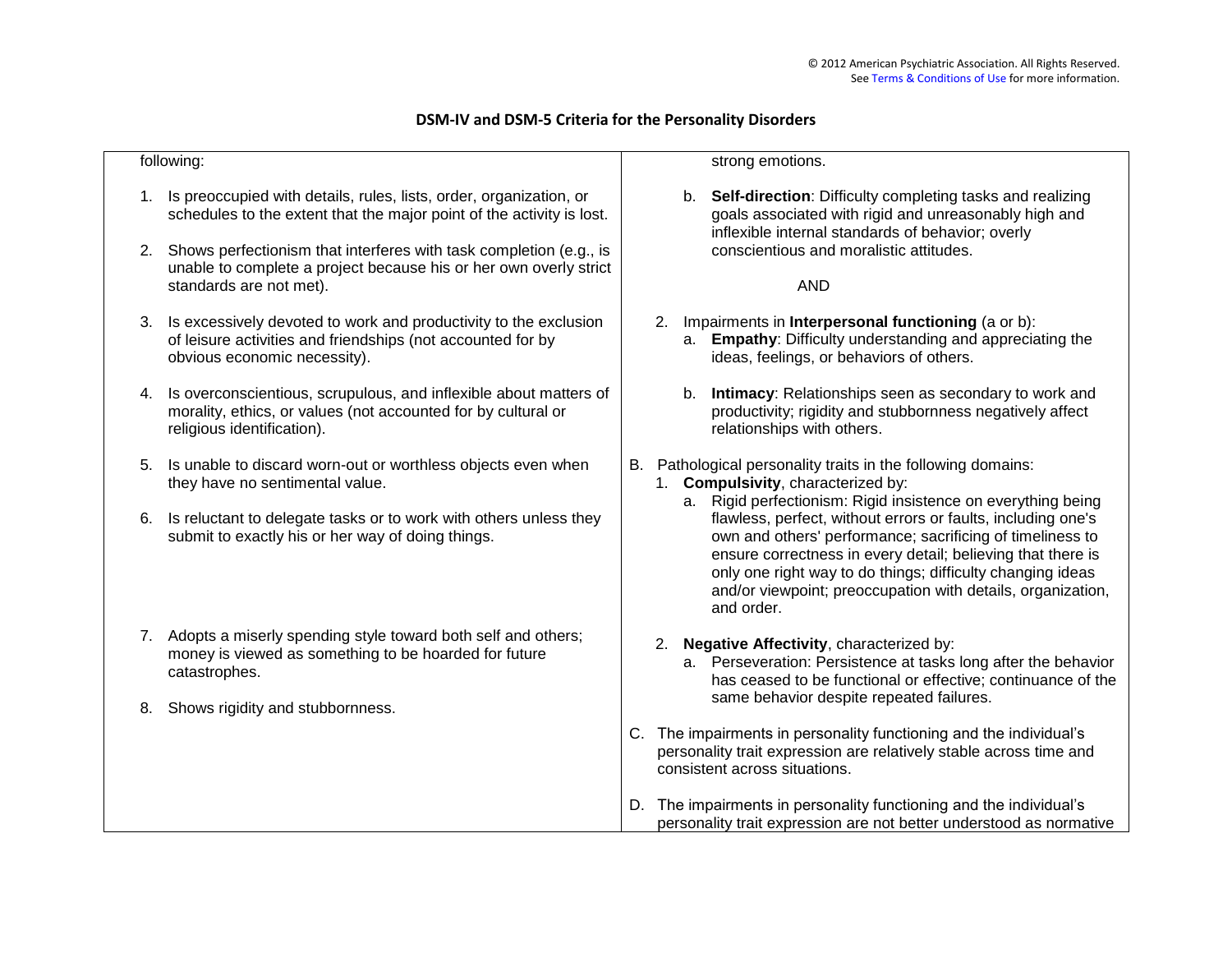|                        |                                                                                                                                                                                                                                                                                                                                                                                                                                                                                                                                                                                                                                                                                          |          | for the individual's developmental stage or socio-cultural<br>environment.<br>E. The impairments in personality functioning and the individual's<br>personality trait expression are not solely due to the direct<br>physiological effects of a substance (e.g., a drug of abuse,<br>medication) or a general medical condition (e.g., severe head<br>trauma).                                                                                                                                                                                     |
|------------------------|------------------------------------------------------------------------------------------------------------------------------------------------------------------------------------------------------------------------------------------------------------------------------------------------------------------------------------------------------------------------------------------------------------------------------------------------------------------------------------------------------------------------------------------------------------------------------------------------------------------------------------------------------------------------------------------|----------|----------------------------------------------------------------------------------------------------------------------------------------------------------------------------------------------------------------------------------------------------------------------------------------------------------------------------------------------------------------------------------------------------------------------------------------------------------------------------------------------------------------------------------------------------|
|                        | <b>Schizotypal Personality Disorder</b>                                                                                                                                                                                                                                                                                                                                                                                                                                                                                                                                                                                                                                                  |          | <b>Schizotypal Personality Disorder</b>                                                                                                                                                                                                                                                                                                                                                                                                                                                                                                            |
| <b>DSM-IV Criteria</b> |                                                                                                                                                                                                                                                                                                                                                                                                                                                                                                                                                                                                                                                                                          |          | DSM-5 Criteria - Revised June 2011                                                                                                                                                                                                                                                                                                                                                                                                                                                                                                                 |
|                        |                                                                                                                                                                                                                                                                                                                                                                                                                                                                                                                                                                                                                                                                                          |          | The essential features of a personality disorder are impairments in<br>personality (self and interpersonal) functioning and the presence of<br>pathological personality traits. To diagnose schizotypal personality<br>disorder, the following criteria must be met:                                                                                                                                                                                                                                                                               |
| 1.<br>2.               | A. A pervasive pattern of social and interpersonal deficits marked by<br>acute discomfort with, and reduced capacity for, close relationships<br>as well as by cognitive or perceptual distortions and eccentricities of<br>behavior, beginning by early adulthood and present in a variety of<br>contexts, as indicated by five (or more) of the following:<br>Ideas of reference (excluding delusions of reference).<br>Odd beliefs or magical thinking that influences behavior and is<br>inconsistent with subcultural norms (e.g., superstitiousness,<br>belief in clairvoyance, telepathy, or "sixth sense"; in children and<br>adolescents, bizarre fantasies or preoccupations). | А.<br>2. | Significant impairments in personality functioning manifest by:<br>1. Impairments in self functioning:<br>a. Identity: Confused boundaries between self and others;<br>distorted self-concept; emotional expression often not<br>congruent with context or internal experience.<br>b. Self-direction: Unrealistic or incoherent goals; no clear set<br>of internal standards.<br>Impairments in interpersonal functioning:<br>a. Empathy: Pronounced difficulty understanding impact of<br>own behaviors on others; frequent misinterpretations of |
| 3.                     | Unusual perceptual experiences, including bodily illusions.                                                                                                                                                                                                                                                                                                                                                                                                                                                                                                                                                                                                                              |          | others' motivations and behaviors.                                                                                                                                                                                                                                                                                                                                                                                                                                                                                                                 |
|                        | 4. Odd thinking and speech (e.g., vague, circumstantial,<br>metaphorical, overelaborate, or stereotyped).                                                                                                                                                                                                                                                                                                                                                                                                                                                                                                                                                                                |          | b. Intimacy: Marked impairments in developing close<br>relationships, associated with mistrust and anxiety.                                                                                                                                                                                                                                                                                                                                                                                                                                        |
| 5.                     | Suspiciousness or paranoid ideation.                                                                                                                                                                                                                                                                                                                                                                                                                                                                                                                                                                                                                                                     |          |                                                                                                                                                                                                                                                                                                                                                                                                                                                                                                                                                    |
| 6.                     | Inappropriate or constricted affect.                                                                                                                                                                                                                                                                                                                                                                                                                                                                                                                                                                                                                                                     |          | B. Pathological personality traits in the following domains:<br>1. Psychoticism, characterized by:                                                                                                                                                                                                                                                                                                                                                                                                                                                 |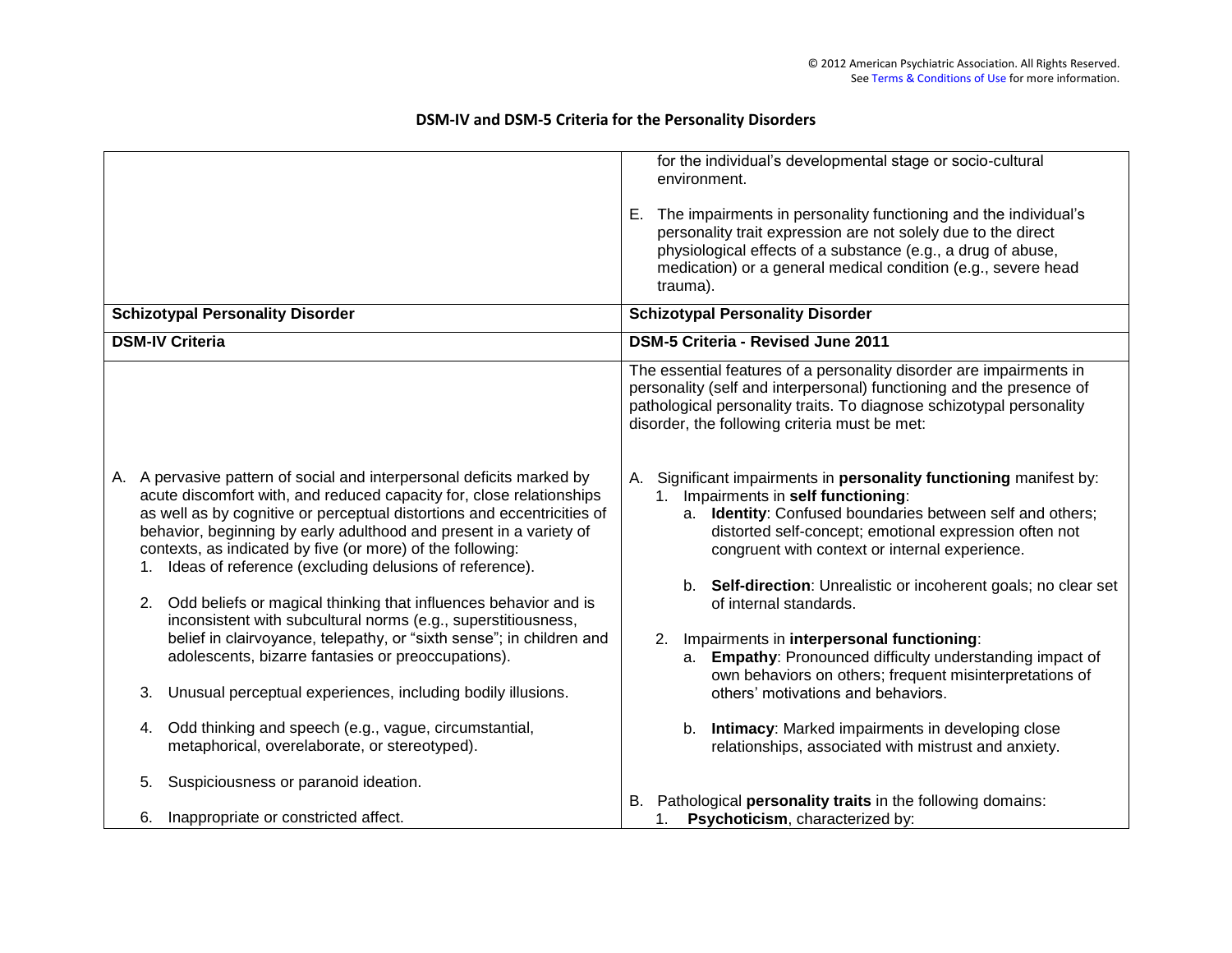| 7. | Behavior or appearance that is odd, eccentric, or peculiar.                                                                                                                          |  | a. Eccentricity: Odd, unusual, or bizarre behavior or<br>appearance; saying unusual or inappropriate things.                                                                                                                                 |
|----|--------------------------------------------------------------------------------------------------------------------------------------------------------------------------------------|--|----------------------------------------------------------------------------------------------------------------------------------------------------------------------------------------------------------------------------------------------|
|    | 8. Lack of close friends or confidants other than first-degree<br>relatives.                                                                                                         |  | b. Cognitive and perceptual dysregulation: Odd or unusual<br>thought processes; vague, circumstantial, metaphorical,<br>over-elaborate, or stereotyped thought or speech; odd<br>sensations in various sensory modalities.                   |
| 9. | Excessive social anxiety that does not diminish with familiarity<br>and tends to be associated with paranoid fears rather than<br>negative judgments about self.                     |  | c. Unusual beliefs and experiences: Thought content and<br>views of reality that are viewed by others as bizarre or<br>idiosyncratic; unusual experiences of reality.                                                                        |
|    | 10. Does not occur exclusively during the course of Schizophrenia,<br>a Mood Disorder With Psychotic Features, another Psychotic<br>Disorder, or a Pervasive Developmental Disorder. |  | 2. Detachment, characterized by:<br>a. Restricted affectivity: Little reaction to emotionally<br>arousing situations; constricted emotional experience and<br>expression; indifference or coldness.                                          |
|    | Note: If criteria are met prior to the onset of Schizophrenia, add<br>"Premorbid," e.g., "Schizotypal Personality Disorder (Premorbid)                                               |  | b. Withdrawal: Preference for being alone to being with<br>others; reticence in social situations; avoidance of social<br>contacts and activity; lack of initiation of social contact.                                                       |
|    |                                                                                                                                                                                      |  | 3. Negative Affectivity, characterized by:<br>a. Suspiciousness: Expectations of - and heightened<br>sensitivity to - signs of interpersonal ill-intent or harm;<br>doubts about loyalty and fidelity of others; feelings of<br>persecution. |
|    |                                                                                                                                                                                      |  | C. The impairments in personality functioning and the individual's<br>personality trait expression are relatively stable across time and<br>consistent across situations.                                                                    |
|    |                                                                                                                                                                                      |  | D. The impairments in personality functioning and the individual's<br>personality trait expression are not better understood as normative<br>for the individual's developmental stage or socio-cultural<br>environment.                      |
|    |                                                                                                                                                                                      |  | E. The impairments in personality functioning and the individual's<br>personality trait expression are not solely due to the direct                                                                                                          |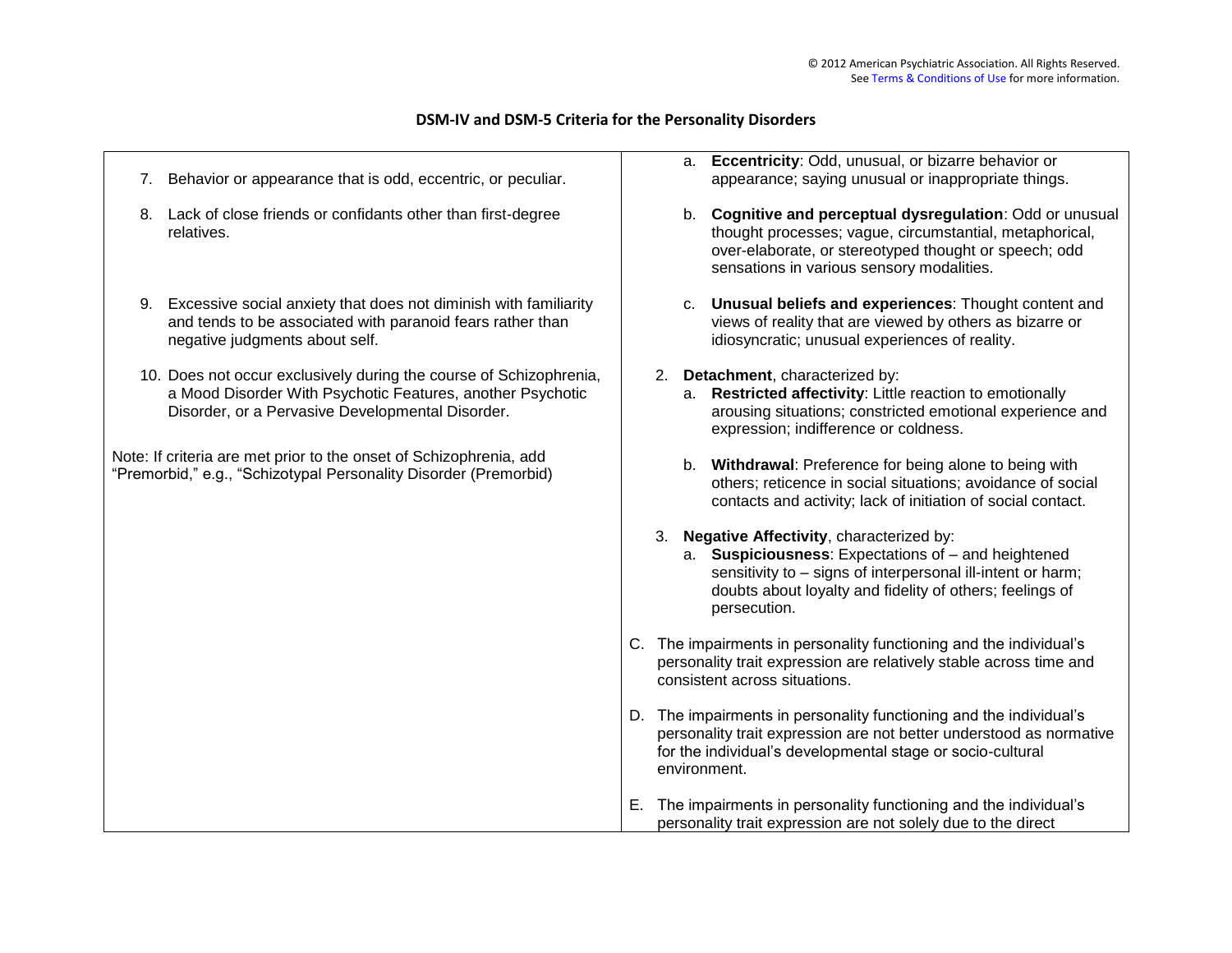|                                                                                                                                                                                                                                                                                                                                                                                                                                                                    | physiological effects of a substance (e.g., a drug of abuse,<br>medication) or a general medical condition (e.g., severe head<br>trauma).                                                                                                                                                                                                                                                                                                       |  |  |  |  |
|--------------------------------------------------------------------------------------------------------------------------------------------------------------------------------------------------------------------------------------------------------------------------------------------------------------------------------------------------------------------------------------------------------------------------------------------------------------------|-------------------------------------------------------------------------------------------------------------------------------------------------------------------------------------------------------------------------------------------------------------------------------------------------------------------------------------------------------------------------------------------------------------------------------------------------|--|--|--|--|
| <b>Personality Disorder NOS</b>                                                                                                                                                                                                                                                                                                                                                                                                                                    | <b>Personality Disorder Trait Specified</b>                                                                                                                                                                                                                                                                                                                                                                                                     |  |  |  |  |
| <b>DSM-IV Criteria</b>                                                                                                                                                                                                                                                                                                                                                                                                                                             | <b>DSM-5 Criteria - Revised June 2011</b>                                                                                                                                                                                                                                                                                                                                                                                                       |  |  |  |  |
| This category is for disorders of personality functioning that do not<br>meet criteria for any specific Personality Disorder.<br>An example is the presence of features of more than one<br>specific Personality Disorder that do not meet the full criteria for<br>any one Personality Disorder ("mixed personality"), but that<br>together cause clinically significant distress or impairment in one<br>or more important areas of functioning (e.g., social or | The essential features of a personality disorder are impairments in<br>personality (self and interpersonal) functioning and the presence of<br>pathological personality traits. To diagnose a personality disorder, the<br>following criteria must be met:<br>Significant impairments (i.e., mild impairment or greater) in self<br>А.<br>(identity or self-direction) and interpersonal (empathy or intimacy)<br>functioning.                  |  |  |  |  |
| occupational).<br>This category can also be used when the clinician judges that a<br>specific Personality Disorder that is not included in the Classification<br>is appropriate.<br>Examples include depressive personality disorder and passive-<br>aggressive personality disorder (see Appendix B in DSM-IVTR<br>for suggested research criteria).                                                                                                              | One or more pathological personality trait domains OR specific<br>В.<br>trait facets within domains, considering ALL of the following<br>domains.<br><b>Negative Affectivity</b><br>1.<br>Detachment<br>2.<br>Antagonism<br>3.<br>Disinhibition vs. Compulsivity<br>4.<br>Psychoticism<br>5.                                                                                                                                                    |  |  |  |  |
|                                                                                                                                                                                                                                                                                                                                                                                                                                                                    | NOTE: Trait domain or one or more trait facets MUST be rated as<br>"mildly descriptive or greater. If trait domain is rated as "mildly<br>descriptive" then one or more of the associated trait facets MUST<br>be rated as "moderately descriptive" or greater.<br>The impairments in personality functioning and the individual's<br>C.<br>personality trait expression are relatively stable across time and<br>consistent across situations. |  |  |  |  |